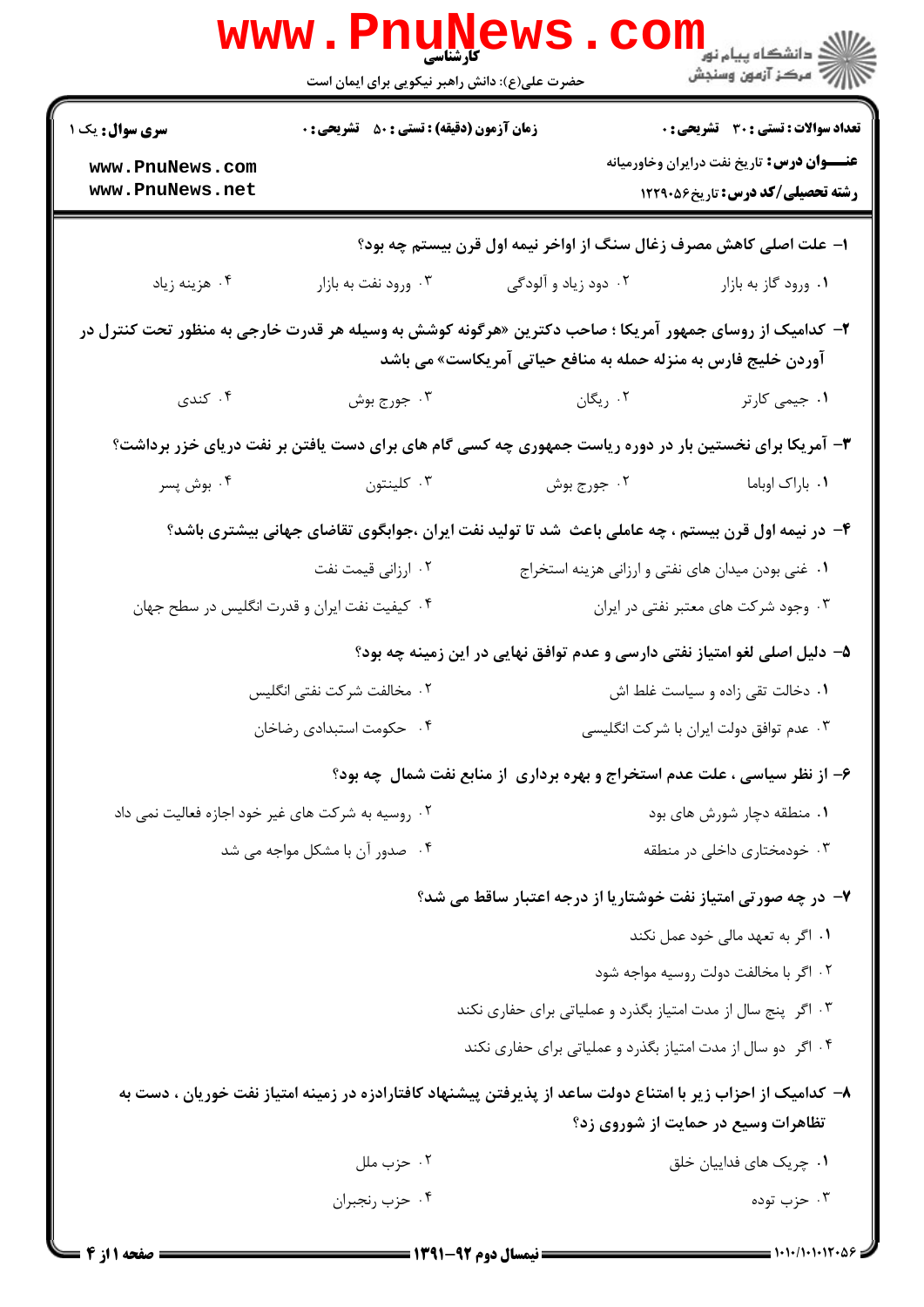| <b>سری سوال : ۱ یک</b>                                                                                 | <b>زمان آزمون (دقیقه) : تستی : 50 ٪ تشریحی : 0</b>                                                     |                                                              | تعداد سوالات : تستى : 30 قشريحى : 0                              |  |
|--------------------------------------------------------------------------------------------------------|--------------------------------------------------------------------------------------------------------|--------------------------------------------------------------|------------------------------------------------------------------|--|
| www.PnuNews.com                                                                                        |                                                                                                        |                                                              | <b>عنــــوان درس :</b> تاريخ نفت درايران وخاورميانه              |  |
| www.PnuNews.net                                                                                        |                                                                                                        |                                                              | <b>رشته تحصیلی/کد درس:</b> تاریخ66.1229                          |  |
| ۹- اولین تماس های آمریکایی ها با ایران در سال ۱۸۳۰ میلادی برای شناسایی شمال غربی ایران با چه هدفی بود؟ |                                                                                                        |                                                              |                                                                  |  |
|                                                                                                        | ۰۲ تبلیغ مسیحیت                                                                                        |                                                              | ۰۱ کشف نفت                                                       |  |
|                                                                                                        | ۰۴ کسب تجارت                                                                                           |                                                              | ۰۳ نفوذ در منطقه و مقابله با شوروی                               |  |
|                                                                                                        | ∙۱- چه حادثه ای باعث شد تا شرکت سینکلر به طور قطع از صحنه ایران بیرون رانده شود؟                       |                                                              |                                                                  |  |
|                                                                                                        | ٠٢ مخالفت آمريكا                                                                                       |                                                              | ۰۱ مخالفت شوروی                                                  |  |
|                                                                                                        | ۰۴ قتل ايمبري                                                                                          |                                                              | ۰۳ مخالفت دولت انگلیس                                            |  |
|                                                                                                        |                                                                                                        |                                                              | 11- منظور از اصطلاح« امیرانین » چیست؟                            |  |
|                                                                                                        | ۰۲ شرکت نفت ایران وآمریکا                                                                              |                                                              | ۰۱ شرکت نفت ایران و انگلیس                                       |  |
|                                                                                                        | ۰۴ شرکت نفت ایران و شوروی                                                                              |                                                              | ۰۳ شرکت نفت ایران و فرانسه                                       |  |
|                                                                                                        |                                                                                                        |                                                              | <b>۱۲</b> - چرا ملی شدن نفت ایران برای انگلیس زیان بار بود؟      |  |
|                                                                                                        | ۰۱ چون شرکت نفت ایران و انگلیس از منابع عمده تأمین کننده ارز انگلیس بود                                |                                                              |                                                                  |  |
|                                                                                                        |                                                                                                        | ۰۲ چون شرکت نفت ایران و انگلیس مالیات زیادی به انگلیس می داد |                                                                  |  |
|                                                                                                        | ۰۳ چون شرکت نفت ایران و انگلیس از منابع عمده تأمین کننده سرانه ملی انگلیس بود                          |                                                              |                                                                  |  |
|                                                                                                        |                                                                                                        | ۰۴ چون شرکت نفت ایران و انگلیس تأمین کننده بودجه ارتش بود    |                                                                  |  |
|                                                                                                        | ۱۳– کابینه دولت کدام یک ازنخست وزیران ایران با محاصره و تحریم اقتصادی غرب به ویژه انگلیس مواجه شد؟     |                                                              |                                                                  |  |
| ۰۴ مصدق                                                                                                | ا زاهدی $\cdot$ ۳                                                                                      | ۰۲ محمد ساعد                                                 | ۰۱. رزم آرا                                                      |  |
|                                                                                                        | ۱۴- به نظر بسیاری از پژوهشگران، فکر تأسیس کنسرسیوم نفتی در ایران از اقدامات سیاستمداران کدام کشور بود؟ |                                                              |                                                                  |  |
| ۰۴ فرانسه و انگلیس                                                                                     | ۰۳ روسیه                                                                                               | ۰۲ آمریکا                                                    | ۰۱ انگلیس                                                        |  |
|                                                                                                        |                                                                                                        |                                                              | <b>۱۵- مسولیت ایران در قرارداد نفتی کنسرسیوم۱۳۳۳هــش چه بود؟</b> |  |
| ۰۴ عملیات غیر صنعتی                                                                                    | ۰۳ فروش نفت                                                                                            | ۰۲ عملیات صنعتی                                              | ۰۱ امور اجرائی                                                   |  |
|                                                                                                        | ۱۶- قرارداد نفتی ۱۹۳۳ در عربستان بین کدام شرکت و حاکم در عربستان بسته شد؟                              |                                                              |                                                                  |  |
|                                                                                                        | ۰۲ استاندارد اویل کالیفرنیا- شریف حسین                                                                 |                                                              | ۰۱ استاندارد اویل کالیفرنیا- ابن سعود                            |  |
|                                                                                                        | ۰۴ آرامكو - عبدالعزيز بن سعود                                                                          |                                                              | ۰۳ آرامکو - شریف حسین                                            |  |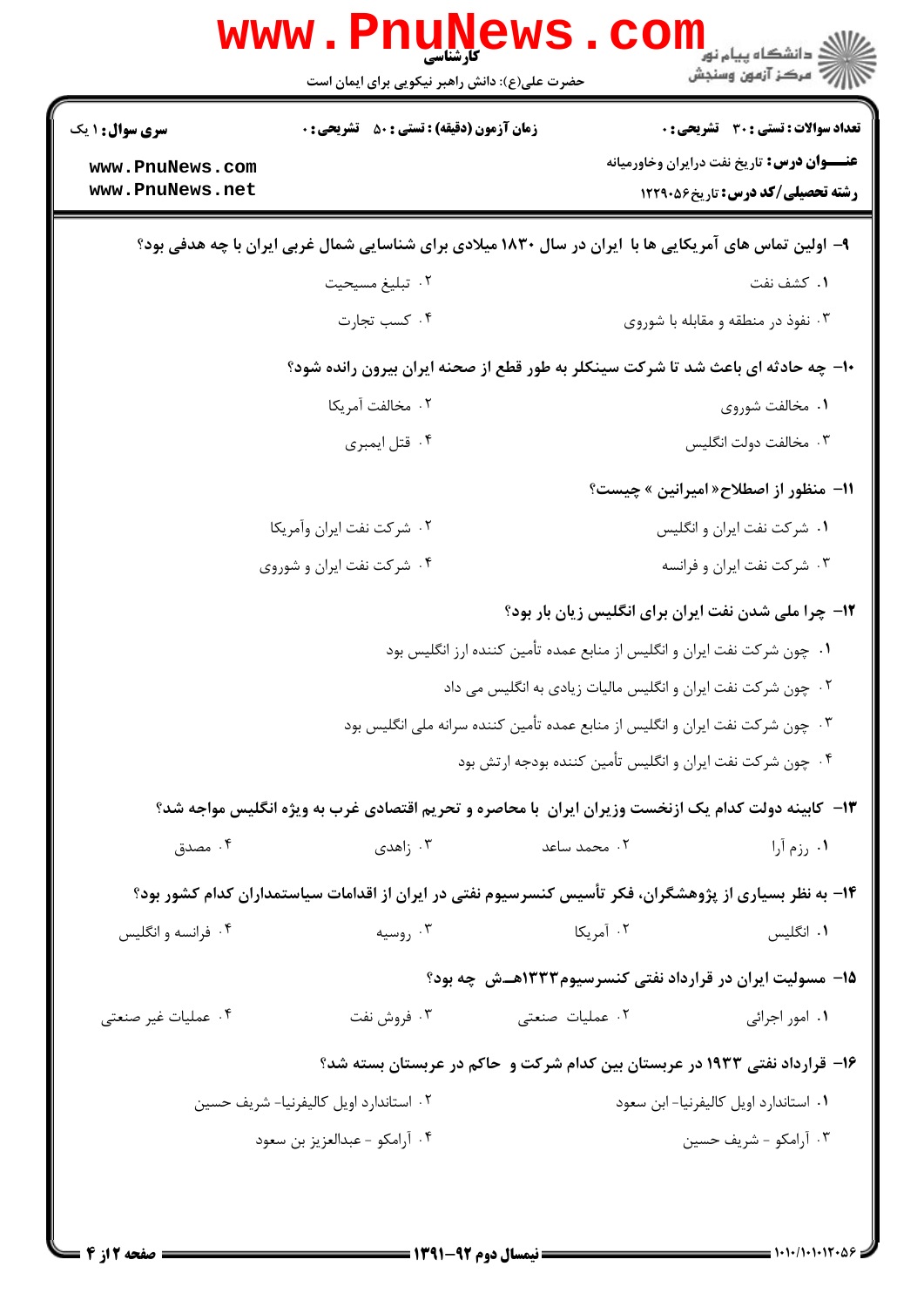|                                                                                   | www.PnuNews                                                                            |                                                                                                               | الاد دانشگاه پيام نور<br>الاستخاب پيام نور<br>  الاستخاب آزمون وسنجش                          |  |  |
|-----------------------------------------------------------------------------------|----------------------------------------------------------------------------------------|---------------------------------------------------------------------------------------------------------------|-----------------------------------------------------------------------------------------------|--|--|
|                                                                                   | حضرت علی(ع): دانش راهبر نیکویی برای ایمان است                                          |                                                                                                               |                                                                                               |  |  |
| <b>سری سوال : ۱ یک</b>                                                            | <b>زمان آزمون (دقیقه) : تستی : 50 ٪ تشریحی : 0</b>                                     |                                                                                                               | <b>تعداد سوالات : تستي : 30 ٪ تشريحي : 0</b>                                                  |  |  |
| www.PnuNews.com<br>www.PnuNews.net                                                |                                                                                        |                                                                                                               | <b>عنــــوان درس :</b> تاریخ نفت درایران وخاورمیانه<br><b>رشته تحصیلی/کد درس:</b> تاریخ260612 |  |  |
|                                                                                   |                                                                                        | ۱۷- برای ملک فیصل پادشاه عربستان چه چیزی در جهان امروز یک ضرورت بود؟                                          |                                                                                               |  |  |
|                                                                                   | ۰۲ داشتن متحد نیرومندی چون آمریکا                                                      | ۰۱ داشتن توان سیاسی و نظامی در منطقه خلیج فارس                                                                |                                                                                               |  |  |
|                                                                                   | ۰۴ داشتن اتحاد با همسایگان و چاه نفت<br>۰۳ داشتن یک توانایی بالقوه مالی و پولی در جهان |                                                                                                               |                                                                                               |  |  |
|                                                                                   |                                                                                        | ۱۸− نام پایگاه آمریکایی ها در عربستان جهت نفوذ در خلیج فارس چیست؟                                             |                                                                                               |  |  |
| ۰۴ ظهران                                                                          | ۰۳ دهران                                                                               | ۲. جده                                                                                                        | ۰۱ ينبع                                                                                       |  |  |
| ۱۹– سران کدام کنفرانس زیر به این نتیجه رسیدند که کشور عراق به امیر فیصل داده شود؟ |                                                                                        |                                                                                                               |                                                                                               |  |  |
| ۰۴ لندن                                                                           | ۰۳ استانبول                                                                            | ۲. قاهره                                                                                                      | ۰۱. بغداد                                                                                     |  |  |
|                                                                                   |                                                                                        | <b>-۲-</b> متفقین طبق کدام قرارداد «سیاست درهای باز » را اعلام کردند و ای قرارداد بیشتر به نفع کدام قدرت بود؟ |                                                                                               |  |  |
| ۰۴ ورسای - آمریکا                                                                 | ۰۳ نیویورک - آمریکا                                                                    | ٢.  يالتا - آمريكا                                                                                            | ٠١. لندن - انگليس                                                                             |  |  |
|                                                                                   |                                                                                        | ۲۱– مسئله اصلی زندگی سیاسی عراق در سالهای اولیه انقلاب ۱۹۸۵ چه بود                                            |                                                                                               |  |  |
|                                                                                   | ٢. دفع مخالفان داخلي انقلاب                                                            |                                                                                                               | ۰۱ کنترل ملی بر نفت                                                                           |  |  |
| ۰۴ افزایش صدور نفت و تأمین منابع مالی<br>۰۳ مبارزه عبدالکریم قاسم با انگلیسی ها   |                                                                                        |                                                                                                               |                                                                                               |  |  |
|                                                                                   |                                                                                        | ۲۲- خاندان صباح در کویت با اتکاء به کدام قدرت استعماری از سلطه اسمی عثمانی خارج شدند؟                         |                                                                                               |  |  |
| ۰۴ روسیه تزاری                                                                    | ۰۳ فرانسه                                                                              | ۰۲ انگلیس                                                                                                     | ۰۱ آمریکا                                                                                     |  |  |
|                                                                                   |                                                                                        | ۲۳- طولانی ترین قرارداد نفت در تاریخ جهان بین کدام شرکت و در کدام کشور بود؟                                   |                                                                                               |  |  |
|                                                                                   | ۰۲ شرکت آرامکو - عربستان                                                               | ۰۱ شرکت نفت شرقی خلیج - عربستان                                                                               |                                                                                               |  |  |
|                                                                                   | ۰۴ شركت نفت كويت - كويت                                                                |                                                                                                               | ۰۳ شرکت نیوجرسی - عراق                                                                        |  |  |
|                                                                                   |                                                                                        |                                                                                                               | ۲۴- نفت خام کویت از کدام پایانه صادر می شود؟                                                  |  |  |
| ۰۴ میناء الاحمدی                                                                  | بوبيان $\cdot^{\mathsf{v}}$                                                            | ۰۲ شعیبه                                                                                                      | ۰۱ کویت                                                                                       |  |  |
|                                                                                   |                                                                                        | ۲۵– طبق قرارداد۱۹۳۰ نفتی بحرین ،کارمندان شرکت حتی المقدور باید چگونه باشند؟                                   |                                                                                               |  |  |
|                                                                                   | ۰۲ اتباع آمریکا و محلی                                                                 | ۰۱ اتباع انگلیس و یا مردم محلی                                                                                |                                                                                               |  |  |
|                                                                                   | ۰۴ فقط بومی بحرین باشند                                                                |                                                                                                               | ۰۳ اتباع كانادا و محلي                                                                        |  |  |
|                                                                                   |                                                                                        |                                                                                                               |                                                                                               |  |  |
|                                                                                   |                                                                                        |                                                                                                               |                                                                                               |  |  |